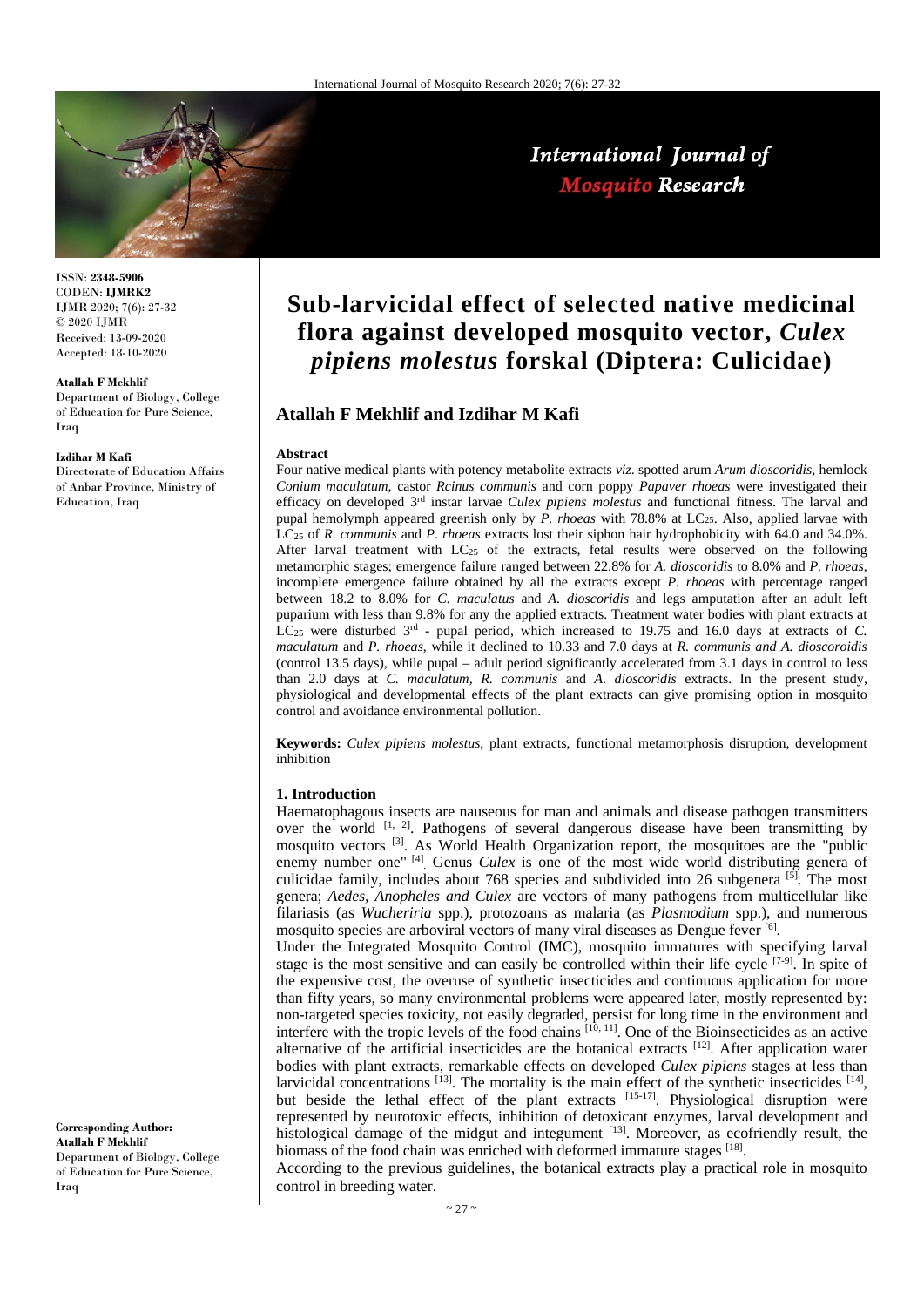From the native flora, the crude extracts of four poisonous and medicinal plants with sub-larvicidal effect on mosquito, *Culex pipiens molestus* had been tested through inducing functional and life cycle disruption.

# **2. Materials and Methods**

# **2.1 Plant material collection**

Seeds of the castor, *Ricinus communis* L. (Euphorbaceae), were collected in winter season from growing plants near Euphrates river near Al-Kaim town  $(34^{\circ}, 22^{\circ} 4.59^{\circ} N, 4^{\circ}, 5^{\circ})$ 24.6<sup>"</sup>E), unripe seeds of the poison hemlock, *Conium maculatum* L. (Apiceae) gathered during May along road sides in Mosul university park, spotted arum, *Arum dioscoridis* SM. (Araceae) as bundles purchased in spring season from local market in Mosul city and seeds of corn poppy, *Papaver rhoeas* L. (papaveraceae) were gathered after spring season in open fields of Mosul city (36°, 20', 06" N, 43 °, 0.7<sup>'</sup>, 0.8<sup>"</sup>E). Taxonomy of the plant species was perfumed with aid of Rechinger  $(1964)$  <sup>[19]</sup> book, and images with taxonomy notes after Website. Period of the study since May 2019 to March 2020.

## **2.2 Preparation of crude EtoH plant extracts**

Inflorescences of *A. dioscoridis* and unripe fruits of *C. maculatum* were air dried at laboratory temperature and powdered by electric grinder. While the oily seeds of *P. rhoeas* and *R. communis* were crushed in porcelain jar.

50 gms of each the plant materials were added to 150 ml. of the solvent absolute ethanol alcohol, then left in 4°C for 48 hrs. For maceration, later stirred for overnight. Crude extraction was performed using vacuum aspirator machine. The solvent was evaporated in open place under air fan. The dried extracts were preserved in dark container at refrigerator condition. To prepare 1000 ppm stock solution will be began soon experimental treatments to avoid the extract deficiency.

## **2.3 Mosquito culture**

Wild strain of *Culex pipiens molestus* larvae were collected from stagnant brackish pools in forest area, Mosul city, Iraq. The pupated pupae were transferred into other cage for adults emergence.

# **2.3.1 Feeding of the adults**

The newly emerged adults of *C. pipiens molestus* were fed on pieces of juicy fruit slices as orange and grape. Later three days, females were fed on naked chest pigeons captured in loosely separated part of the feeding and oviposition cage. For egg-laying, an appropriate oval white enamel tray was added to the cage.

# **2.3.2 Stock mosquito colony**

For prepare the stock colony in breeding cage, the egg rafts were deposited in transparent containers contained dechlorinated water, the larvae are fed on biscuit and yeast at ratio 3:1 by weight, the breeding water was refreshed two times a week. To obtain homogenous stages and larval instars, the insectarium condition still constant at  $27 \pm C^{\circ}$  and  $14:10$ (L:D).

#### **2.4 Larvicidal assay**

The late third instar larvae were used in mortality experiments, the plant extracts were tested according to WHO protocol with some modifications <sup>[20]</sup>. Larval mortality up

nearly 50% were performed by stock solution to estimate  $LC_{25}$  and  $LC_{12.5}$  values at 24 hrs. Exposure time. The row data for mortality were recorded by three replicates.

## **2.5 Function and inhibition effects**

The abnormal parameters in larval, pupal and adult stages after treatment late 3rd larval instar were observed and counted. For this purpose, two concentrations of the applied plant extracts;  $LC_{25}$  and  $LC_{12.5}$  had been chosen. Two functional variables were observed on the larval and pupal stages; first one, the larva curled itself with circle-shape to rearrange the wetable siphon hairs by its feeding brush, the other effect, some plant extracts were converted hemolymph color of treated larvae and pupae from normal clear to greenish color.

The deficient and failure in emergence steps were represented by: Emergence failure, the normal comma shaped pupa was stilled in first step of emergence with straighten position, incomplete emergence and adult only split its puparium, and last observed effect was " handicapped'' adults which flight and their amputated one or more legs adhered with puparium.

# **2.6 Life cycle disruption**

Sub-lethal effect of the crude extracts on developmental period were clarified by the  $LC_{25}$  (lethal concentration of the extract which killed 25% of the mosquito larvae). For 1000 ml of three replicates, 50-early third instar larvae were transferred in the same time to each container treated water and –ve control. The time needed of 25 individuals for  $3<sup>rd</sup>$  – pupa and pupa - adult developmental stages were determined.

#### **2.7 Statistical analysis**

Mean and standard deviation (SD) of the data were assessed by JMP software <sup>[21]</sup>. Mean separation at probability level  $0.05$  was applied with Duncan's test  $[22]$ . To evaluate the toxicity effectiveness of the plant extract and relative mortality between the plant extracts  $LC_{25}$  and  $LC_{12.5}$  at 24 hrs. exposure time were determined on *C. pipiens molestus* late third instar larvae. The standard probit line papers were used for probit analysis<sup>[23]</sup>.

#### **3. Results**

#### **3.1 Functional effects**

After treatments with  $LC_{25}$  and  $LC_{12.5}$  of the four plant extracts, hemolymph of an alive larvae and pupae were appeared greenish color only in containers treated with *P. rhoaes* extract (plate 1) with percentages 78.8 and 40.0% at  $LC_{25}$  and  $LC_{12.5}$  (table 1). Other functional effect only recorded by oily seed extracts of *R. communis* and *R*. *rhoeas*, the treated larvae were encircled themselves and they trying repair their syphon hairs by filtrating feeding brush (plate 1D), table 1 shows these findings, with ratios; (64.0, 34.8%) and (25.2, 22.2%) at  $LC_{25}$  and  $LC_{12.5}$  of *R. communis* and *P. rhoeas* respectively.

## **3.2 Development inhibition**

This study revealed incomplete generation fitness in pupal and imaginal stages of mosquito *Culex pipiens molestus*, due to larval treatment with sub- larvicidal concentration of the plant extracts, these development inhibitions are clear in table1, and represented by: Adult emergence failure and ceases at straighten position step on the water surface (plate 2A) with percentage ranged between 22.7 – 14.2% for *C*.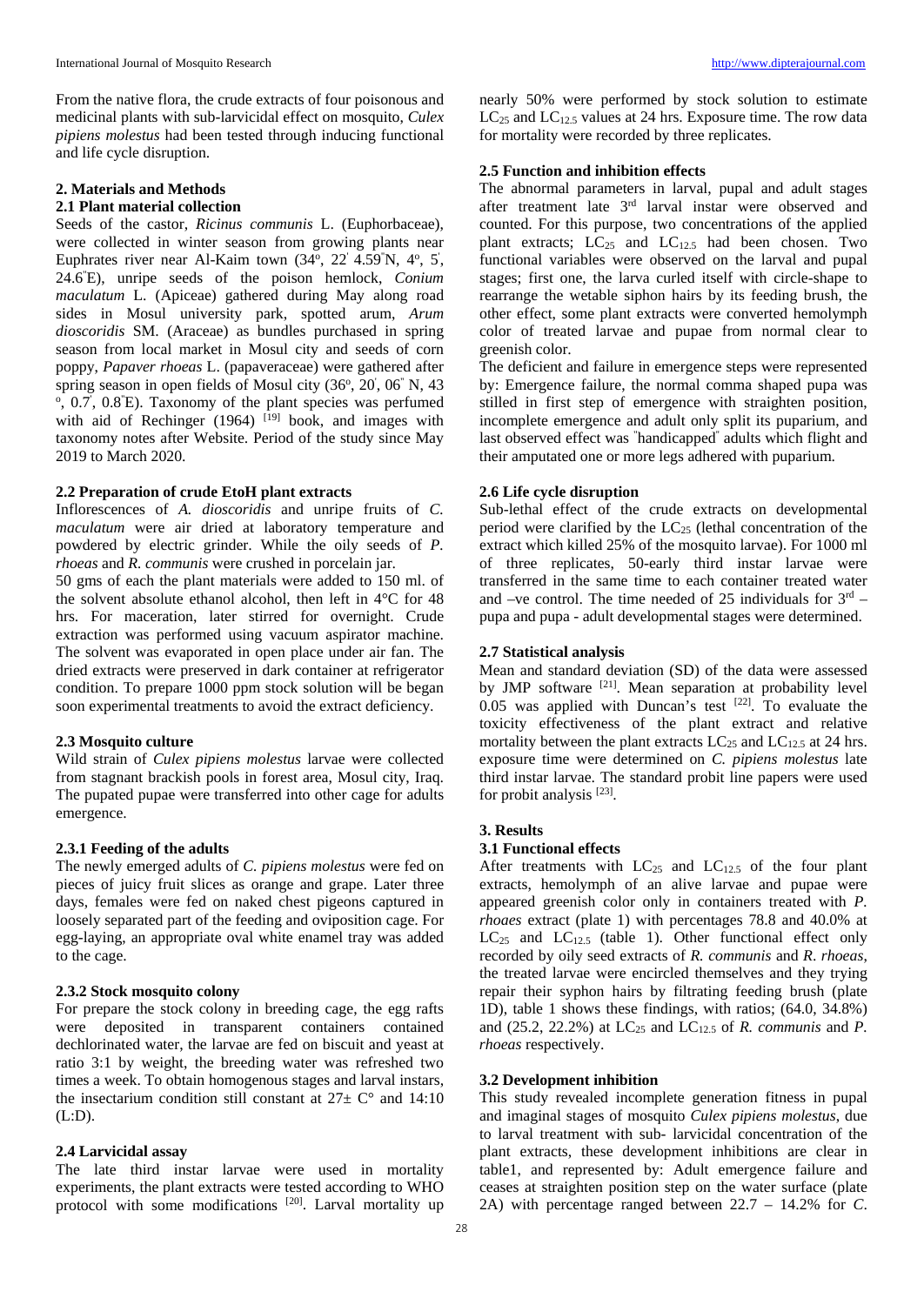*maculatus* and *P. rhoeas* at LC<sub>25</sub>. Also, development was inhibited due to incomplete emergence (plate 2B), and the adult no liberated from puparium (plate 1C) in *A. dioscoridis, R. communis* and *C. maculatum* treatments only with percentages 18.2, 10.8 and 8.0% at  $LC_{25}$  respectively. On the other hand, after emergence, some flying adults have less than six legs (plate 2D) with percentages; 10.8 and 9.2% for *A. dioscoridis* and *R. communis*, and 6.8% by each *C. maculatum* and *P. rhoeas* treatments at LC<sub>25</sub>.

| Table 1: Physiological variation and developmental inhibition of mosquito, <i>Culex pipiens molestus</i> treated at late 3 <sup>rd</sup> larval instar with plant |  |
|-------------------------------------------------------------------------------------------------------------------------------------------------------------------|--|
| extracts                                                                                                                                                          |  |

| <b>Plant extract</b> |      | Conc.(ppm) Hairs Dehydroph-obicity | Greenish hemolymph          | <b>Emergence failure</b> | Incomplete emergence   | Leg's amputation      |
|----------------------|------|------------------------------------|-----------------------------|--------------------------|------------------------|-----------------------|
| Arum dioscoridis     | 10   | $0.0+0.0$ c $(0.00)$               | $0.0+0.0 \text{ c } (0.0)$  | $5.7+0.16$ a $(22.8)$    | $2.7+0.6$ a $(10.8)$   | $4.0+1.5$ a $(16.0)$  |
|                      | 5.0  | $0.0+0.0$ c $(0.00)$               | $0.0+0.0 \text{ c } (0.0)$  | $3.3 + 1.5$ bc (13.2)    | $1.0+1.0$ cd $(4.0)$   | $2.0+1.0$ bc $(8.0)$  |
| Ricinus communis     | 0.5  | $16.0+1.0$ a $(64.0)$              | $0.0+0.0 \text{ c } (0.00)$ | $4.7+0.6$ ab $(18.8)$    | $2.0+1.0$ bc $(8.0)$   | $2.3+0.6 b(9.2)$      |
|                      | 0.25 | $6.3+1.3$ bc $(25.2)$              | $0.0+0.0 \text{ c } (0.00)$ | $2.1+1.0$ c $(8.4)$      | $1.0+1.0$ cd $(4.0)$   | $1.7+0.6$ bc $(6.8)$  |
| Conium maculatum     | 5.0  | $0.0+0.0$ c $(0.00)$               | $0.0+0.0 \text{ c } (0.00)$ | $3.3+0.6$ bc $(13.2)$    | $4.3 + 1.5$ a $(18.2)$ | $1.7+0.6$ bc $(6.8)$  |
|                      | 2.5  | $0.0+0.0$ c $(0.00)$               | $0.0+0.0 \text{ c } (0.00)$ | $2.3+0.6$ c $(9.2)$      | $2.0+1.0$ bc $(8.0)$   | $0.7+0.6$ cd $(2.8)$  |
| Papaver rhoeas       | 12.0 | $8.7 + 1.2$ ab $(34.8)$            | $19.7 + 2.5$ a $(78.8)$     | $3.33+0.6$ bc $(14.2)$   | $0.0+0.0 d(0.00)$      | $1.7+0.6$ bc $(6.8)$  |
|                      | 6.0  | $5.3 + 1.5$ ab $(21.2)$            | $10.0+2.0 b(40.0)$          | $2.0 + 1.0$ c $(8.0)$    | $0.0+0.0 d(0.0)$       | $1.0+0.6$ bcd $(4.0)$ |
| Control              |      | $0.0+0.0 \text{ c } (0.0)$         | $0.0+0.0 \text{ c } (0.0)$  | $0.0+0.0 d(0.0)$         | $0.0+0.0 d(0.0)$       | $0.0+0.0 d(0.0)$      |
|                      |      | $0.0+0.0 \text{ c } (0.0)$         | $0.0+0.0 \text{ c } (0.0)$  | $0.0+0.0 d(0.0)$         | $0.0+0.0 d(0.0)$       | $0.0+0.0 d(0.0)$      |

The concentrations LC<sub>25</sub> and LC<sub>12.5</sub> of the plant extracts were applied on 25 larvae.

Means in vertical columns followed by the same letters are not significantly differant at < 0.05.

Mortality is the number between the brackets



Fig 1: Change in syphon hairs hydrophobicity and hemolyph color after late 3rd instar larvae treated with non-lethal plant extracts of LC<sub>25</sub>



**Fig 2:** Emergence failure, Incomplete emergence and Leg's amputation of *Culex pipiens molestus* due to late 3rd larvae treatment with non-lethal plant extracts at LC<sub>25</sub>.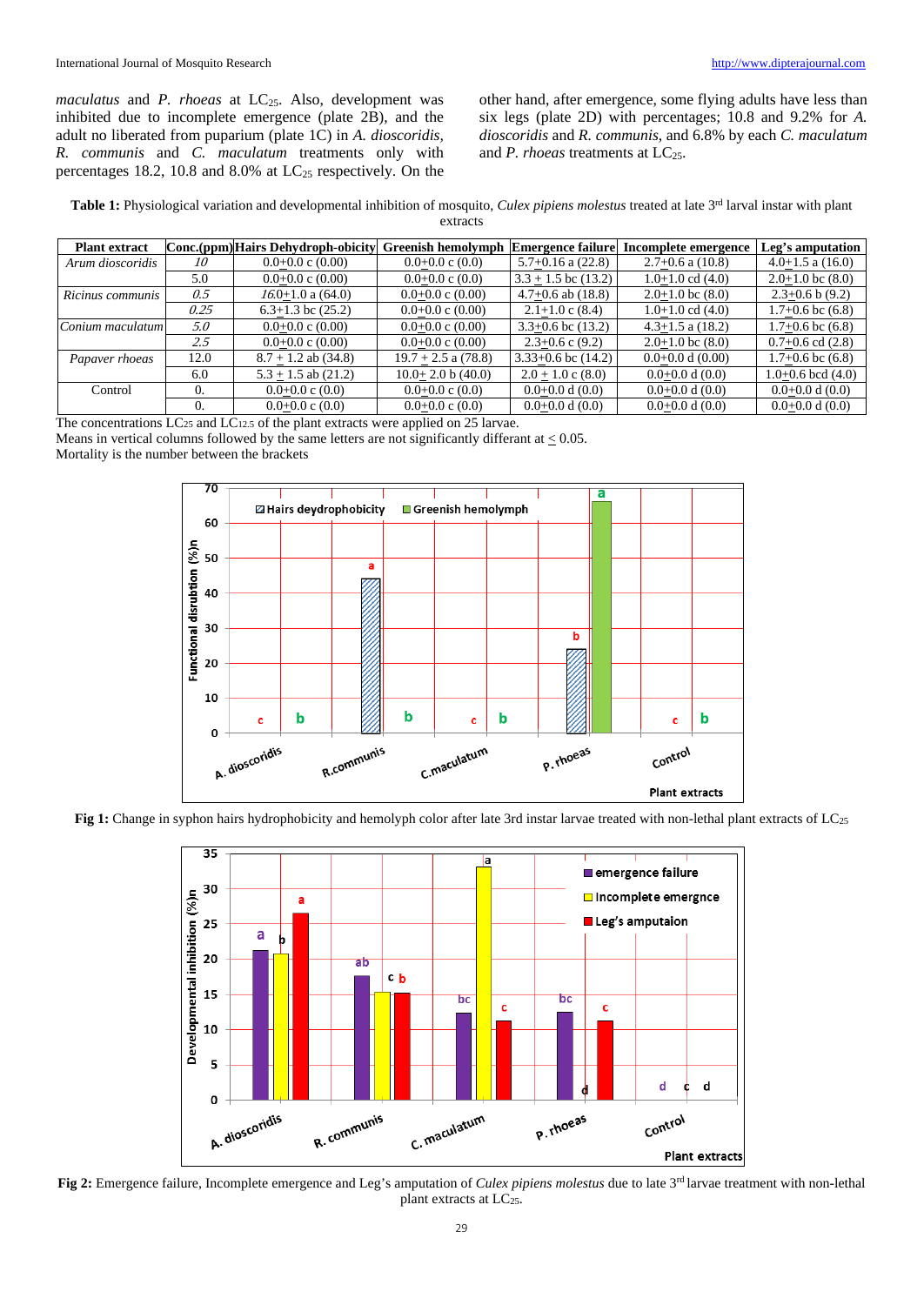In this study, treatment of the water bodies with  $LC_{25}$  of plant extracts were appeared significant differences in were appeared significant differences in developmental periods -in days- between early third larval instar to pupal stage and pupal to adult stage. Table 1 shows the extracts of *C. maculatum* and *P. rhoeas* were significantly elongated time 3rd larval- pupal stage to 19.75 and 16.0 days respectively, but opposite results *R. commmunis* and *A. dioscoridis* had been given by shortening larval stadium even to about half control period for *A. dioscoridis* extract (7.0 days) and 10.33 days for *R. communis* (fig 3). Only, pupal stadium was significantly decreased by the present plant extracts from 3.25 days in control to about two days by extracts of *R. communis* and *C. maculatum* and this stadium reduced to about one day with extracts of *R. communis* and *C. maculatum* (fig 3).

| <b>Table 2:</b> Life cycle disruption of <i>Culex pipiens molestus</i> treated in |
|-----------------------------------------------------------------------------------|
| larval stage with poisonous and medicinal plant extracts at $LC_{25}$ (in         |
| davs).                                                                            |

| <b>Plant extract</b>                                                             |      | $LC_{25}$ (ppm) III larva – Pupa   Pupa – Adult |                  |  |  |  |  |  |
|----------------------------------------------------------------------------------|------|-------------------------------------------------|------------------|--|--|--|--|--|
| Control                                                                          | 0.   | $13.50 + 1.29$ c                                | $3.25 + 0.96$ a  |  |  |  |  |  |
| Arum dioscaridis                                                                 | 10.0 | $7.0 + 1.0 e$                                   | $2.0 + 1.0$ ab   |  |  |  |  |  |
| Ricinus communis                                                                 | 0.5  | $10.33 + 1.53$ d                                | $1.33 + 0.58$ b  |  |  |  |  |  |
| Papaver rhoeas                                                                   | 12.5 | $16.0 + 1.00 b$                                 | $2.33 + 0.57$ ab |  |  |  |  |  |
| Conium maculatum                                                                 | 5.0  | $19.75 + 1.71$ a                                | $1.25 + 0.50$ b  |  |  |  |  |  |
| . Assume the 41st creation) colonians fullowed has 41st common loggerous and and |      |                                                 |                  |  |  |  |  |  |

|  |  |                                          | Means in the vertical columns followed by the same letters are not |  |  |  |
|--|--|------------------------------------------|--------------------------------------------------------------------|--|--|--|
|  |  | significantly different at $\leq 0.05$ . |                                                                    |  |  |  |



**Fig 3:** Life cycle disturbance of mosquito, *Culex pipiens molestus* treated at early 3<sup>rd</sup> instar larvae with LC<sub>25</sub> plant extracts.



Plate 1: Functional effect of LC<sub>25</sub> plant extracts; control larva and pupa with greenish larvae and pupa treated with *Papaver rhoeas* extract A, B and C; larvae lost syphon hairs hydrophobicity so repaired them D.



**Plate 2:** Development inhibition by LC<sub>25</sub> plant extracts; emergence failure at straighten position A, incomplete adult emergence B, glued leg with puparium C, adult amputee third right leg D.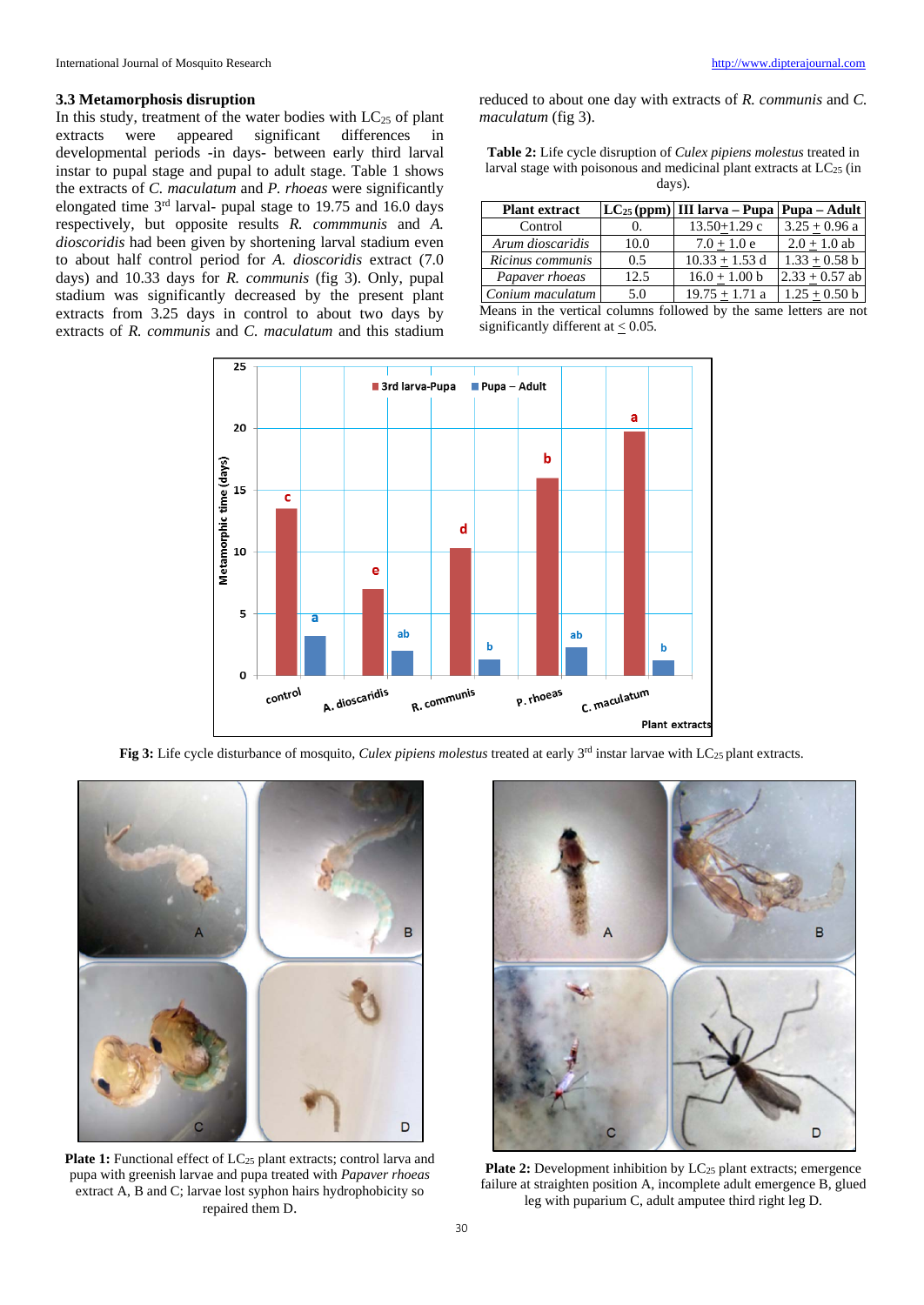#### **4. Discussion**

Most pest insects control by synthetic insecticides depending on mortality of the pest  $[14]$ , in addition to mortality as result of plant extracts treatment <sup>[24]</sup>, complex interaction between plants and phytophagous insects yields secondary metabolites which targeting insect endocrine systems and other metabolic activities <sup>[25, 27-30]</sup>. Consequently, sub- lethal activity of some plant species and other photosynthetic algae extracts have been investigated against mosquito*, Culex pipiens molestus* in the last decades [7, 18] .

Hemolymph coloration by plant extracts was firstly noticed in mosquitoes and other insects, coloration of the hemolymph can be marker used in biological studies and in mosquito control as synergistic for increasing predation efficiency of mosquito immature stages. Also, fig 1 shows that experimental water treatment with oily extracts of *C. communis* and *P. rhoeas* were changed physical water properties, therefore, treated larva was lost its syphon hairs hydrophobicity, hence water incoming into respiratory trachea through spiracle opening and reduces efficiency of the respiratory system, this functional effect was no found previously found in other literatures about mosquito larvae treatment with plant extracts.

In the present investigation, significant death ratio among pupal and emerged adult stages were treated in larval stage with plant extracts (fig 2). Secondary metabolites have the effective role in mosquito mortality and their immature stages growth disruption <sup>[13]</sup>. The interaction between plants and insects reduces development fitness due to plant constituents of juvinoids and phytoecdysosteroids which had been behaved as agonist and / or antagonist hormones  $[27, 28]$ . This result was agreed with Abdulmageed and Al- Chalabi [31] findings were pupae of *Culex pipiens molestus* treated during egg stage with nettle *Daphna nucronata* failed in emergence and body appendages still glued to incomplete emerged pupae. Also, incomplete emergence of *C. pipiens* occured by extract of Solenostemata argel and Jujube oil<sup>[32, 33]</sup>. The applied extracts in the present study have meaningful effect on liberated adults by lost one or more legs within liberation from puparium, that will be effected on flight stability and support within host feeding on host skin surface.

It was found life cycle timing of *Culex pipiens* molestus immature stages was significantly affected by the present plant extracts. In comparison with control (13.50 days); life cycle from early third to adult was reduced to about half after treatment with *A. dioscoridis* in comparison with control or elongated from 13.5- days in control to 19.75 by treatment with *C. maclatum*, also, pupal stage was significantly reduced by *C. maculatum* to the third of control. One of the disturbance causatives of the life cycle was interaction between hormonal control and secondary metabolites <sup>[28, 29]</sup>. Growth and reproduction parameters of *C. pipiens molestus* were found be affected by plant extracts  $[7]$ . The present findings in agreement with results of Marques *et al*, [34] were duration of *Aedes aegypti* life cycle decreased by *Ottonio asinum* metabolites.

## **5. Conclusion**

Mosquitoes are vector-borne many diseases and cause health problem in all the world. Mosquito control mainly depends on larvicidal control. Today, eco-friendly plant based insecticides in mosquito control were encouraged investigation for bioinsecticides even those less than effective than synthetic

insecticides for avoiding their environmental pollution. Those botanical insecticides have better results by synergetic other ways of integrated mosquito population control programs. The work in this field had been focused on local poisonous and medicinal flora. Iraq is rich in taxa of native flora with approximate 3220 species [35].

In this study; physiological variations and growth inhibition after mosquito, *Culex pipiens molestus* larvae application with present plant extracts will be enhanced Integrated Mosquito Control (IMC) program. However, more investigation on sublarvicidal effect of the studied plant extracts with low concentrations can be developed and improved their mosquitocidal efficiency.

## **6. Acknowledgment**

The authors indebted to Mosul university authorities with anticipation to the President of the university Prof. Dr. Kossay Alahmady for scientific support the first author. Also, grateful to head of Biology department Prof. Dr. Mohammad S. Faisal, for providing all research facilities in Entomology laboratory/College of Education and Pure Science. We thank Mr. Firas K. Ibrahim/Ninevah Research Department/Agricultural Research Office for assisting in statistical analysis.

#### **7. References**

- 1. Marquardt WH. Biology of disease vectors. second edition, Clinical Infectious Diseases 2005;41(11):1692- 1693.
- 2. Dahchar Z, Saoudi B, Soltani N. Larvicidal activity of some plant extracts against two mosquito species *Culex pipiens* and *Culiseta longiareolata*. Journal of Entomology and Zoology Studies 2016;4(4):346-350.
- 3. Odalo JO, Omolo MO, Malebo H, Angira J, Njeru PM, Ndiege IO. Repellency of essential oils of some plants from the Kenyan castor against *Anopheles gambiae*. Acta tropica 2005;95(3):210-218.
- 4. World Health Organization. Report of the WHO Informal Consultation on the Evaluation and Testing of Insecticides, TD/WHO, Geneva (No. CTD/WHOPES/IC/96.1). WHO, 1996
- 5. Harabach RE. Classificatin with the cosmopolitan genus (Diptera: Culicidae): the function for molecular systematic and phylogentic research. Acta Tropica 2011;120:1-14.
- 6. Mgbemena LC. Comparative evaluation of larvicidal under the potentials of three plant extracts on *Aedes aegypti*. Journal of Integrated Mosquito American Science 2016;6(10):435-440.
- 7. Mekhlif AF, Abdul Razzak MA. Sub-lethal effect of four plant extracts on growth and reproductive parameters of *Culex pipines molestus* Forskal (Diptera: Culicidae). Journal of Education and Science 2019;28(1):1-8.
- 8. Nasiruddin M, Azadi MA, Chowdhury MR, Tonni RAH. Larvicidal effects of some plant seed extracts on *Anopheles annularis* Vander Wulp and *Culex quinquefasciatus* Say (Diptera: Culicidae). Journal of Biodiversity Conservation and Bioresource Management 2019;5(2):41-52.
- 9. Kendie FA. Potential biological control agents against mosquito vector in the case of larvae stage: A review. World News of Natural Sciences 2020;28:34-50.